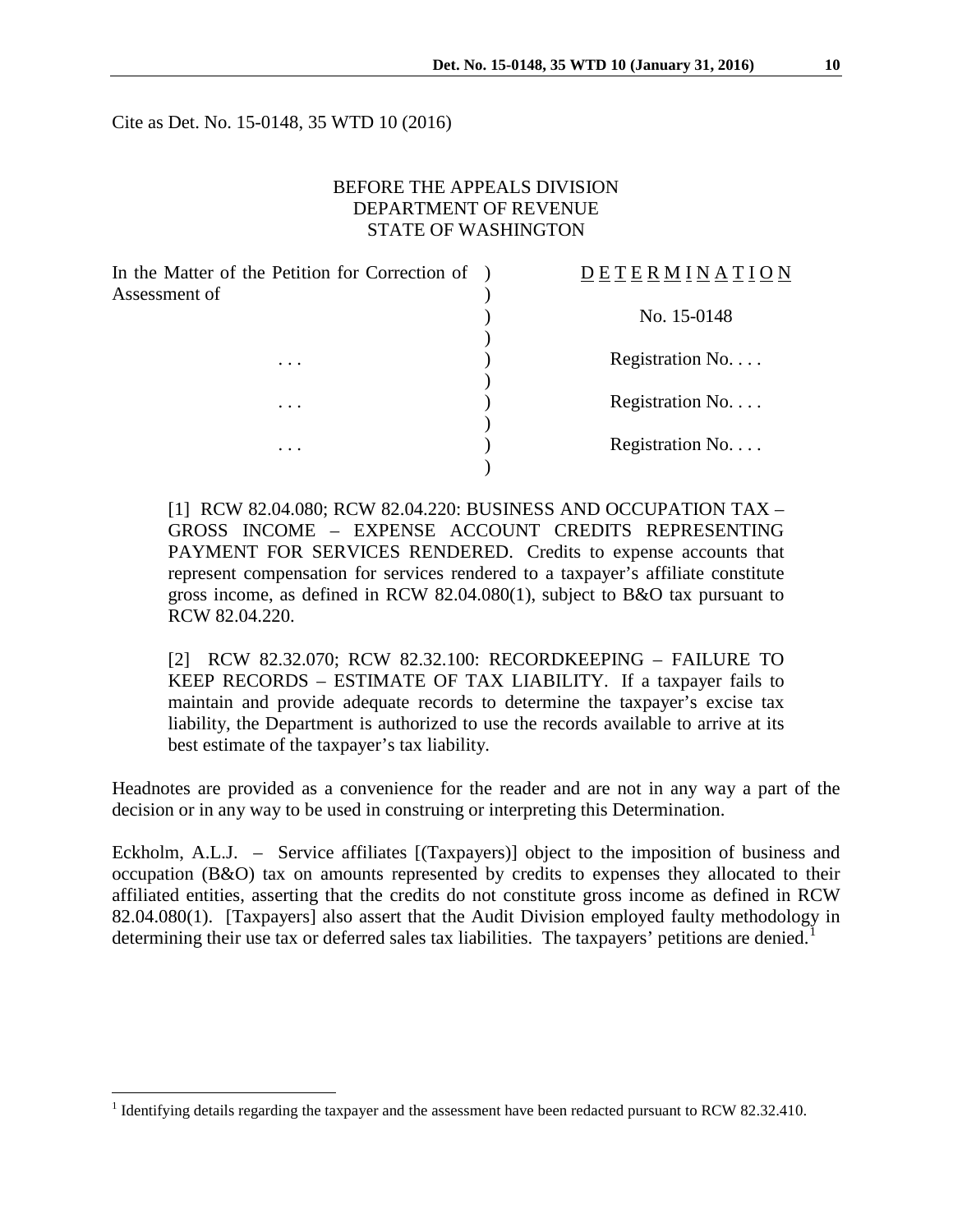#### ISSUES

- 1. Whether credits to expense accounts that represent compensation for services provided constitute gross income, as defined in RCW 82.04.080(1), subject to B&O tax, pursuant to RCW 82.04.220.
- 2. Whether the Department properly determined the taxpayer's tax liability, pursuant to RCW 82.32.100, where the taxpayer failed to provide adequate records, as required by RCW 82.32.070 and WAC 458-20-254.

### FINDINGS OF FACT

[Taxpayers], headquartered [out of state], provide finance, marketing, sales, legal, credit and collections, customer support, public affairs, and procurement services to affiliated entities engaged in business in Washington.

The Department of Revenue (Department) Audit Division reviewed the taxpayers' records for excise tax purposes for periods between January 1, [2](#page-1-0)007, and December 31, 2013.<sup>2</sup> The Audit Division requested that the taxpayers provide detailed accounting records related to their Washington business activities on numerous occasions. The only records the taxpayers provided were federal income tax apportionment schedules and trial balance reports. The Audit Division used the records provided to determine the amount of the taxpayers' unreported income from their services and use tax or deferred sales tax due. As a result, the Audit Division issued two assessments against each taxpayer.<sup>[3](#page-1-1)</sup>

[Taxpayers] appealed the assessments. In regards to the service and other activities B&O tax assessments, [Taxpayers] assert that they do not recognize any revenue from the services they provide to affiliated entities, as evidenced by their methods of accounting and, therefore, have no taxable income. [Taxpayers] explain in their appeal petitions that Federal Communications

<span id="page-1-1"></span><span id="page-1-0"></span><sup>&</sup>lt;sup>2</sup> For the specific periods applicable to each entity see footnote 3, *infra*.<br><sup>3</sup> [Taxpayer 1]: Document No. . . . , issued February 6, 2014, for the period January 1, 2007, through December 31, 2009, included assessments of service and other activities  $B&O$  tax of \$ ..., use tax and/or deferred sales tax of \$ ..  $\ldots$  a delinquency penalty of \$ ..., interest of \$ ..., and an assessment penalty of  $\ddot{\mathcal{S}}$ ..., for a total amount of  $\ddot{\mathcal{S}}$ ... Document No. . . . , issued February 6, 2014, for the period January 1, 2010, through December 31, 2012, included assessment of retail sales tax of  $\$\ldots$ , service and other activities B&O tax of  $\$\ldots$ , use tax and/or deferred sales tax of  $\$\ldots$ , a delinguency penalty of  $\$\ldots$ , interest of  $\$\ldots$ , and an assessment penalty of  $\$\ldots$ , for a total amount of \$ . . . .

<sup>[</sup>Taxpayer 2]: Document No. . . . , issued February 6, 2014, for the period January 1, 2008, through December 31, 2009, included assessments of service and other activities  $B&O$  tax of \$ ..., use tax and/or deferred sales tax of \$ .. ., interest of  $\$\ldots$ , and an assessment penalty of  $\$\ldots$ , for a total amount of  $\$\ldots$ . Document No..., issued February 6, 2014, for the period January 1, 2010, through June 30, 2013, included assessment of service and other activities B&O tax of  $\$\ldots\]$ , use tax and/or deferred sales tax of  $\$\ldots\]$ , a delinguency penalty of  $\$\ldots\]$ , interest of  $\$\ldots\]$ .., and an assessment penalty of  $\$\dots$ , for a total amount of  $\$\dots$ .

<sup>[</sup>Taxpayer 3]: Document No. . . . , issued February 6, 2014, for the period January 1, 2007, through December 31, 2009, included assessments of retail sales tax of  $\$\ldots$ , service and other activities  $B&O$  tax of  $\$\ldots$ , use tax and/or deferred sales tax of  $\$\dots$ , interest of  $\$\dots$ , and an assessment penalty of  $\$\dots$ , for a total amount of  $\$\dots$ . Document No. . . . , issued February 6, 2014, for the period January 1, 2010, through June 30, 2013, included assessment of service and other activities B&O tax of \$ . . . , use tax and/or deferred sales tax of \$ . . . , a delinquency penalty of  $\$\ldots$ , interest of  $\$\ldots$ , and an assessment penalty of  $\$\ldots$ , for a total amount of  $\$\ldots$ .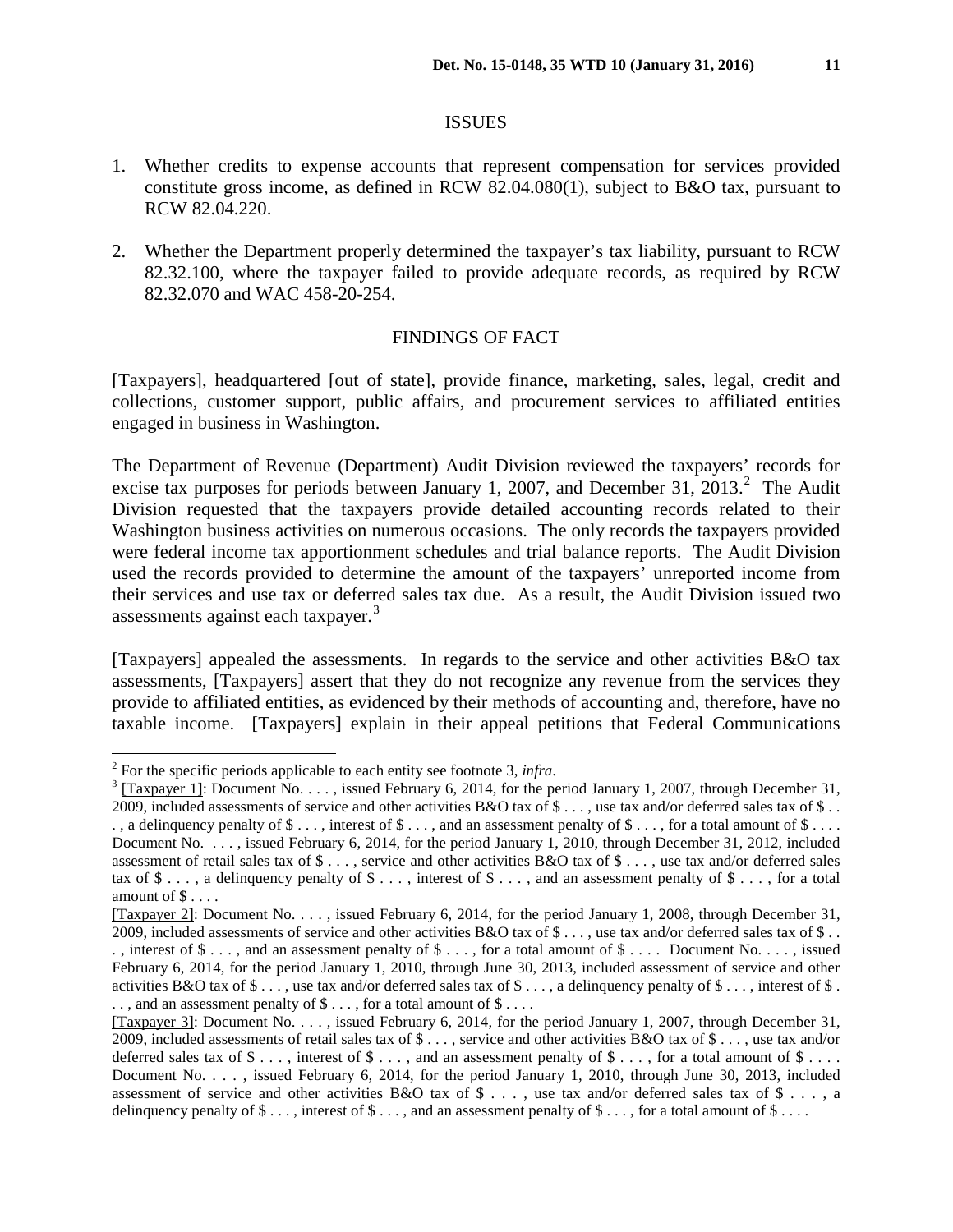Commission (FCC) accounting rules and compliance requirements prohibit the taxpayers from recording revenue or making a profit on transactions involving shared expenses (via service companies) between regulated and non-regulated affiliated companies and, therefore, the assessments of service and other activities B&O tax were improper:

[The taxpayer], in accordance with [FCC] rule, credited the expenses allocated to its regulated affiliates to the original expense account charge and did not and could not record such allocated expense to a revenue account with the exception of the return on investment. . . . As a result, the only revenues that may be recognized by the nonregulated [company] which services a regulated company are the amounts attributable to interest and depreciation/amortization which are recorded in Account . . . .

. . .

Here, the accounting practice that [the taxpayer] is required to follow does not allow it to recognize any income or revenue from the services performed for their affiliates. Further, the method of accounting that is required and that is regularly employed by the regulated service companies requires that [the taxpayer] allocate the expenses to the original account charged and does not allow them to recognize revenue or income nor may they make a "profit" from their activities.

If [the regulated affiliate] were allowed to conduct business as one legal entity nationwide, all [taxpayer] activities would be performed within that legal entity and would certainly not be subject to the B&O tax as they would only be expenses of the business. The [FCC] accounting rules mirror the treatment that would exist "but for" the required regulatory separations. To require [the taxpayer] to pay B&O tax on the services performed for the regulated affiliates would create a discriminatory tax treatment on regulated companies in general. The [affiliated] regulated companies and [the taxpayer] is (sic) significantly different than a main street business that, for business reasons, decides to operate as a separate and distinct division of the business as a separate legal entity and account for the profits and expenses of that division separate and apart from those of the affiliated businesses. Regulated companies do not have the flexibility to operate as one nationwide telephone company due to long-standing regulatory service area divisions nor is it allowed to recognize any profit on [the taxpayer's] activities. [The taxpayer] was created in order to achieve cost reductions to the ultimate rate payers as required by the FCC and merely provide a vehicle for sharing expenses between regulated companies and the methodology and accounting for the shared expenses are strictly governed by specific accounting practices. The FCC has clearly outlined the treatment that must be followed for [the taxpayer] and it is completely improper for the DOR to impose a treatment in conflict with that required treatment...

In addition, the taxpayers assert that the Audit Division erred in using their federal income tax apportionment schedules in determining their tax liability rather than their GAAP/FCC records, and that the Audit Division used faulty methodology in determining their use tax or deferred sales tax liability.

<span id="page-2-0"></span> <sup>4</sup> [Taxpayer 1's] appeal petition at pages 2, 5-6 (the other two taxpayers' appeal petitions are substantially similar).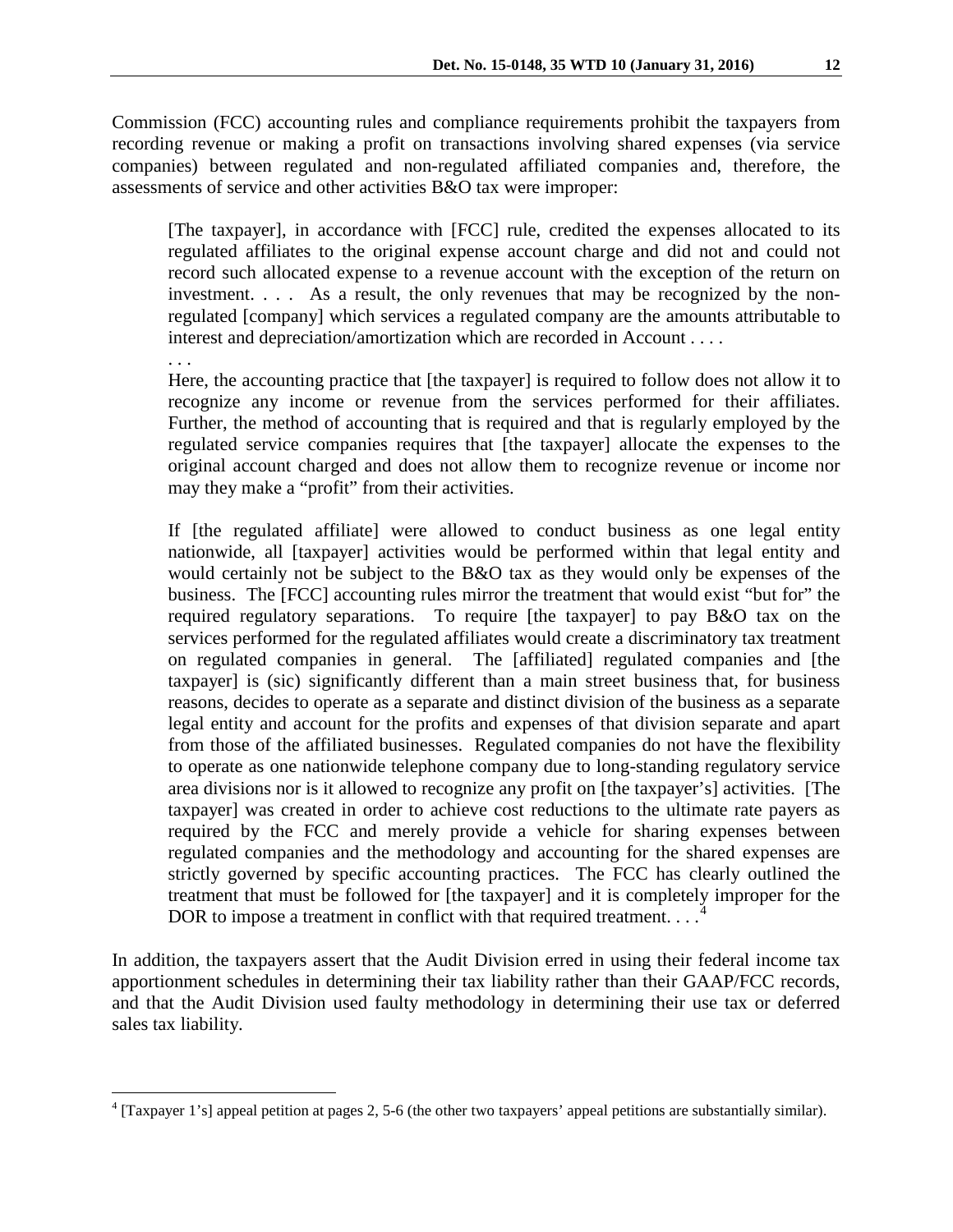The Audit Division responded that the B&O tax is a gross receipts tax without any deduction for costs of doing business, is not dependent on whether the business makes a profit, and applies whether the separate legal entity service provider is affiliated or an unrelated third party. The Audit Division also responded that the taxpayers did not provide their GAAP/FCC records for review and that the Audit Division determined the taxpayers' tax liability based on the records the taxpayers provided. In regards to the use tax or deferred sales tax assessments, the Audit Division indicated that though it was necessary to estimate tax liability for certain periods where the taxpayers failed to provide any records, the Audit Division conducted a review of actual purchase records provided by the taxpayers and the taxpayers' assertion that the assessments were based on faulty sampling procedures is incorrect.

The taxpayers were provided additional opportunities on appeal to provide records and failed to do so.

## ANALYSIS

1. Credits to expense accounts that represent compensation for services provided constitute gross income, as defined in RCW 82.04.080(1), subject to B&O tax pursuant to RCW 82.04.220.

The B&O tax is calculated based on the "gross income of the business." RCW 82.04.290. "Gross income of the business" is broadly defined as:

[T]he value proceeding or accruing by reason of the transaction of the business engaged in and includes gross proceeds of sales, compensation for the rendition of services, gains realized from trading in stocks, bonds, or other evidences of indebtedness, interest, discount, rents, royalties, fees, commissions, dividends, and other emoluments however designated, all without any deduction on account of the cost of tangible property sold, the cost of materials used, labor costs, interest, discount, delivery costs, taxes, or any other expense whatsoever paid or accrued and without any deduction on account of losses.

RCW 82.04.080(1) (emphasis added). The phrase "value proceeding or accruing" is also defined broadly as "the consideration, whether money, credits, rights, or other property expressed in terms of money, actually received or accrued." RCW 82.04.090. "Business" includes "all activities engaged in with the object of gain, benefit, or advantage to the taxpayer or to another person or class, directly or indirectly." RCW 82.04.140.

Under these broad statutory definitions, a taxpayer is subject to B&O tax on the value proceeding or accruing from the taxpayer's business activities and there is no deduction of costs of doing business in determining the gross income taxable base. *See Pilcher v. Dep't of Revenue*, 112 Wn. App. 428, 49 P.3d 947 (2002)(citing *Rho Co. Inc. v. Dep't of Revenue,* 113 Wn.2d 561, 570, 782 P.2d 986 (1989)); *North Pacific Coast Freight Bureau v. State*, 12 Wn.2d 563, 574-575, 122 P.2d 467 (1942) (railroad members' payment to bureau for publishing services, where payment was based on the bureau's apportionment of expenses to its members, constituted gross income of the bureau as value accruing and compensation for its services subject to Washington B&O tax).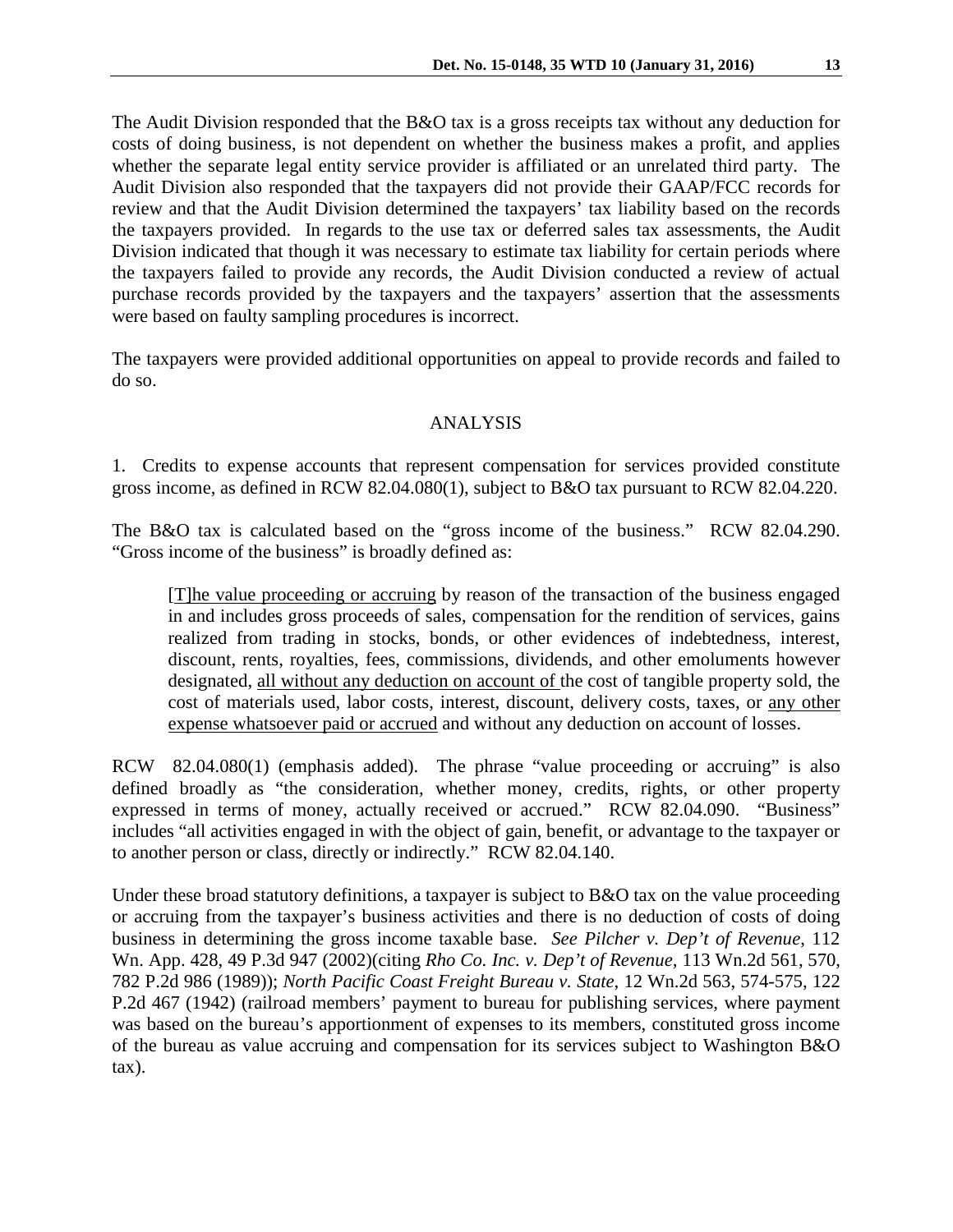"The [B&O] tax is not a tax on either profit or net gain or capital gain or sales, but a tax on the total money or money's worth received in the course of doing business." *Budget Rent-A-Car v. Dep't of Revenue*, 81 Wn.2d 171, 173, 500 P.2d 764 (1972)(citing *Young Men's Christian Ass'n v. State*, 62 Wn.2d 504, 383 P.2d 497 (1963)). Whether a profit is realized on a taxpayer's business transaction is immaterial, for the B&O tax is on the gross revenues received in the course of doing business. *Budget Rent-A-Car*, 81 Wn.2d at 173 (citing RCW 82.04.220). Thus,

a taxpayer's claim that it realized no profit in its sales is without relevance for the statute imposes the tax regardless whether the business is losing or making money on the transaction. *Id.*

The taxpayers assert that the imposition of Washington's B&O tax on the credits to their expense allocations to their affiliated entities is "improper" where the FCC accounting rules and procedures dictate the corporate structure for service entities such as themselves and preclude them from making profits.<sup>[5](#page-4-0)</sup> The taxpayer is essentially arguing that it is unfair to tax its gross income from services rendered because it is not in a profit-making business. As noted above, whether the taxpayer makes a profit in its Washington business activities is immaterial as to the determination of a taxpayer's B&O tax liability pursuant to RCW 82.04.220. *Budget Rent-A-Car*, 81 Wn.2d at 173. The taxpayers' records evidence that the taxpayers received compensation for services rendered to their affiliates. Whether the compensation is represented in the taxpayers' records in the form of credits to expense accounts or debits to revenue accounts makes no difference. Compensation for services rendered constitutes gross income subject to B&O tax. RCW 82.04.080(1); RCW 82.04.220(1). The Audit Division properly assessed service and other activities B&O tax on the taxpayers' gross income from those services.<sup>[6](#page-4-1)</sup>

2. The Department properly determined the taxpayer's tax liability pursuant to RCW 82.32.100, where the taxpayer failed to provide adequate records for review as required by RCW 82.32.070 and WAC 458-20-254.

RCW 82.32.070 requires taxpayers in this state to maintain records adequate for the Department of Revenue to determine the tax liability of such taxpayer. *See* WAC 458-20-254. If any person fails or refuses to make records available for examination, RCW 82.32.100(1) authorizes the Department to proceed, "in such manner as it may deem best, to obtain facts and information on which to base its estimate of the tax." Once the Department obtains the available facts and information, the Department "shall proceed to determine and assess against such person the tax and any applicable penalties or interest due." RCW 82.32.100(2). Where a taxpayer does not provide adequate records to provide a basis for the exact amount of income subject to tax, the Department is required to determine the tax due based on the best information available. *Id*.;

<span id="page-4-0"></span><sup>&</sup>lt;sup>5</sup> As persuasive authority, the taxpayer provided an Advisory Opinion of the New York State Department of Taxation and Finance (TSB-H-81 (24)C, Corporation Tax, April 10, 1981) issued to a gas company advising that it was not subject to a New York franchise tax on the company's sales of natural gas because the tax was not applicable to the company's sales for resale. Attachment to electronic message from the taxpayer, dated March 25, 2015. The Advisory Opinion is not helpful in addressing the issues in this appeal because it relates to a specific New York franchise tax statute that is substantially different from Washington's B&O tax statutory scheme and is based on substantially different facts.<br><sup>6</sup> Even if the Department were to agree with the taxpayers that it was unfair to tax their compensation where they are

<span id="page-4-1"></span>subject to the FCC requirements and restrictions, the Department does not have the authority to disregard the plain language of a statute. Det. No. 00-187, 20 WTD 272, 277 (2001); Det. No. 95-132ER 17 WTD 213, 218 (1998).